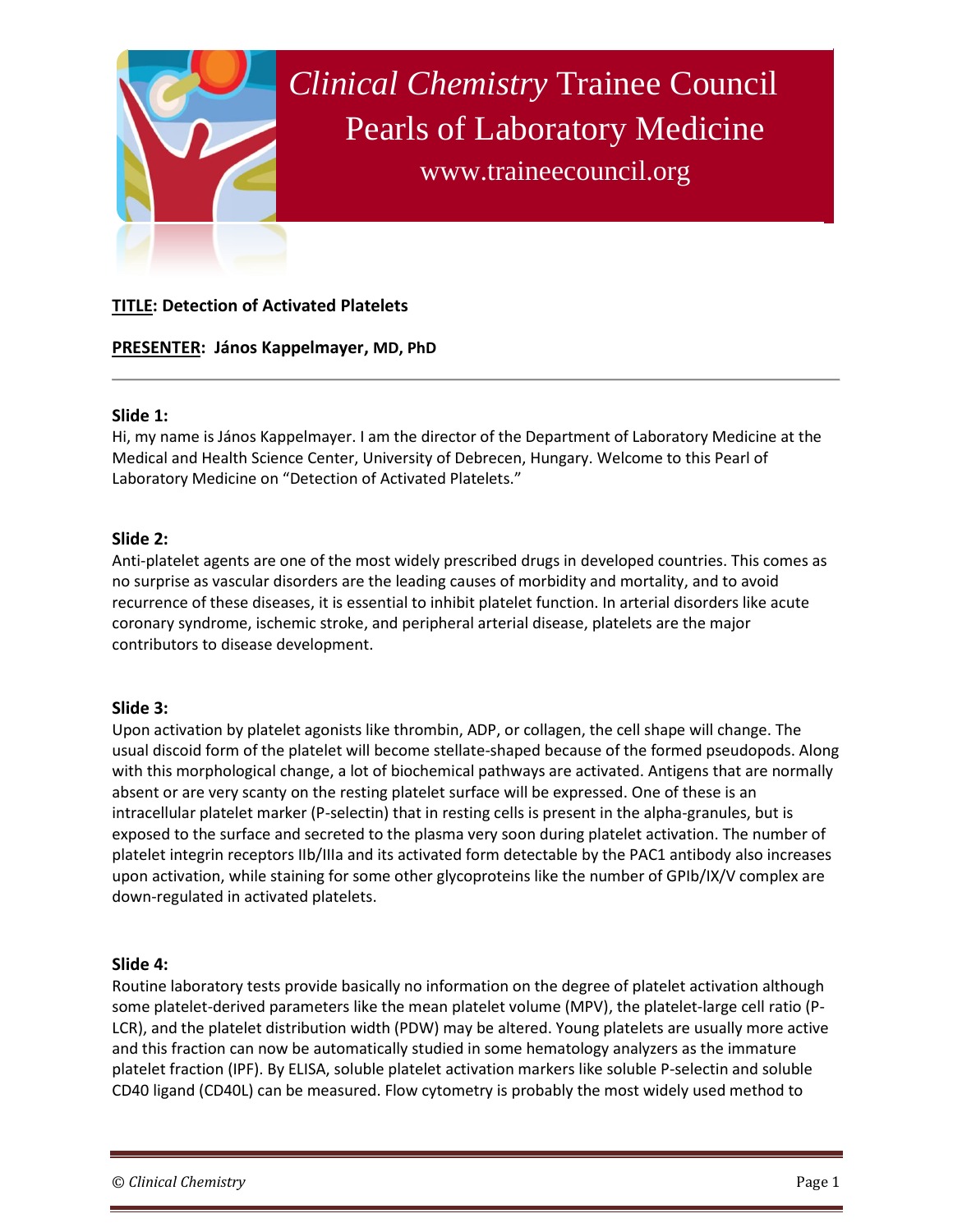detect activated platelets, since here the overexpressed surface antigens can be quantitated along with the measurement of microparticles. Flow cytometry is also useful for the identification of plateletleukocyte aggregates. Platelet aggregometry was originally designed to detect dysfunctional platelets, but hyper-aggregation as well as primed platelets can also be detected. A global platelet function analyzer designated as PFA-100 is increasingly used in the detection of platelet function defects. It measures closure times of agonist covered cartridges using whole-blood. Recently, it was found that the shortening of these closure times was observed in some thrombotic disorders reflecting the presence of activated platelets.

## **Slide 5:**

In the investigation of activated platelets, three types of samples can be analyzed. For the soluble markers, citrated plasma is required and – as previously mentioned – these measurements are carried out by immunoassays. Second, we can investigate intact cells usually by flow cytometry or alternatively, by fluorescent/confocal or electron microscopy. Last but not least, cell fragments can be analyzed. These can be of several types and those that were shown to contribute to vascular problems are called microparticles. These 0.1-1 micron sized cell fragments can be enumerated and characterized by flow cytometry; however, smaller microvescicles (sometimes referred to as exosomes) are usually studied by electron-microscopy.

## **Slide 6:**

Didactically, we can split platelet activation tests to direct and indirect subtypes. Most of these can be investigated by flow cytometry. Many of the direct tests are detecting elevated antigen expression on the platelet surface like CD62, CD63, and CD154. Although these direct tests are very useful in identifying activated platelets, in several pathological states, indirect tests may be even more useful. It has been detected that under in vivo conditions in a primate thrombosis model, circulating platelets rapidly lose their surface P-selectin but continue to circulate and function. Under these conditions and also in many human disorders, circulating monocyte-platelet complexes were found to be even more sensitive than direct platelet markers.

# **Slide 7:**

Circulating leukocytes, particularly myeloid cells, tend to bind platelets and thus, may express antigens that are not of myeloid origin. These leukocytes – as well as many other cells like platelets and endothelial cells – release microparticles into the circulation. These microparticles may bind to platelets and thus, platelets may expose antigens that are usually not of platelet origin, like tissue factor or Pselectin glycoprotein ligand-1 (better known as PSGL-1). When platelets are stimulated in vitro with increasing thrombin concentration, microparticle numbers are elevated at higher agonist concentrations. This is always accompanied by lactate dehydrogenase (LDH) release that reflects some degree of cell lysis.

# **Slide 8:**

As mentioned previously, flow cytometry is the most widely used method to detect platelet activation. It is also a suitable technique to verify platelet glycoprotein deficiencies or clopidogrel resistance. There are many advantages when platelets are studied by flow cytometry. Contrary to several other techniques, it can be executed even in case of very low platelet count with only a few microliter of blood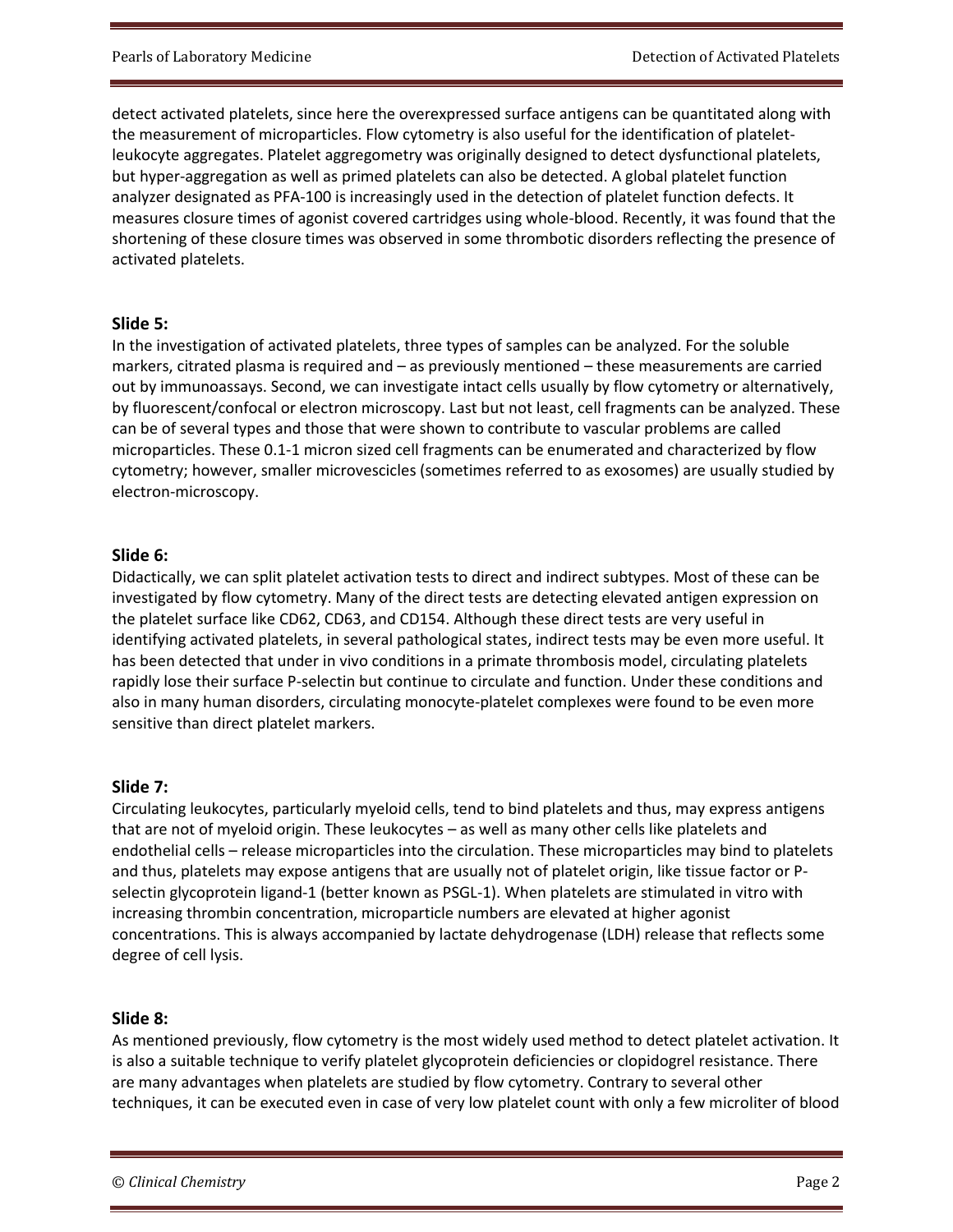sample. Furthermore, platelets can be studied in their natural environment, heterotypic aggregates can be investigated, and platelet microparticles can be also enumerated. However, there is a major disadvantage compared to ELISA assays since plasma samples can be pooled by freezing, while platelets need to be studied immediately after blood drawing or should be fixed, but also this way can only be stored for a limited time. Thus, these flow activation assays may be prone to pre-analytical errors. On the other hand, if many activated platelets are eliminated from the circulation under pathological states, we can underestimate the platelet activation status, as in the flow assays we can only evaluate circulating platelets.

### **Slide 9:**

Platelet aggregometry is the gold-standard of method for investigating platelet dysfunction. In the classical lumi-aggregometric assay, platelet aggregation is monitored by measuring the optical density of the PRP solution and the release reaction is followed by measuring ATP in a luminescent assay. Platelet aggregation is the primary test in identifying platelet function abnormalities by the lack of response to one or more platelet agonists; however, this test can also be used in identifying activated platelets since these cells possess hyperaggregability to low concentration of agonists. Such platelets were identified in myocardial infarction and ischemic stroke.

### **Slide 10:**

Numerous clinical studies were carried out where platelet activation was verified. Many of these are related to cardiovascular disorders, where the activated platelet can be a pathogenic factor of the disease. Since the description of the Trousseau phenomenon, it is also known that in malignancies, the coagulation system can often be activated due to several factors like expression of tissue factor on tumor cells, or the presence of a cysteine protease called cancer procoagulant. In septic conditions, the elevation of C-reactive protein directly contributes to monocyte tissue factor expression and hence to thrombosis. It is also noteworthy, that seemingly healthy obese people are also having hyper-activated platelets and this was shown to correlate to the increase of media thickness in their cerebral arteries. Several polymorphisms in P-selectin have been described that may modulate the platelet activation status in healthy persons.

### **Slide 11:**

A special subpopulation of platelets is generated under dual activation. This subpopulation was designated as COAT or COATED platelets. The COAT acronym derives from names of the required agonists collagen and thrombin. These platelets are capable of binding the α-granule proteins at higher extent. Today, mostly the snake venom convulxin is used instead of collagen. It has been shown that COAT platelet number can be altered in several thrombotic and bleeding disorders.

# **Slide 12:**

This test requires gel-filtered platelets to get rid of plasma proteins, since COAT platelets are identified by the binding of exogenously added labeled fibrinogen. During gel-filtration, a slight activation of platelets may occur, but considerably less than during platelet washing procedure. In the first step, a biotinylated fibrinogen antibody is added to the gel filtered platelets and COAT platelets are visualized by the addition of strepatividin conjugated phycoerythrin. As can be seen on the slide, non-activated